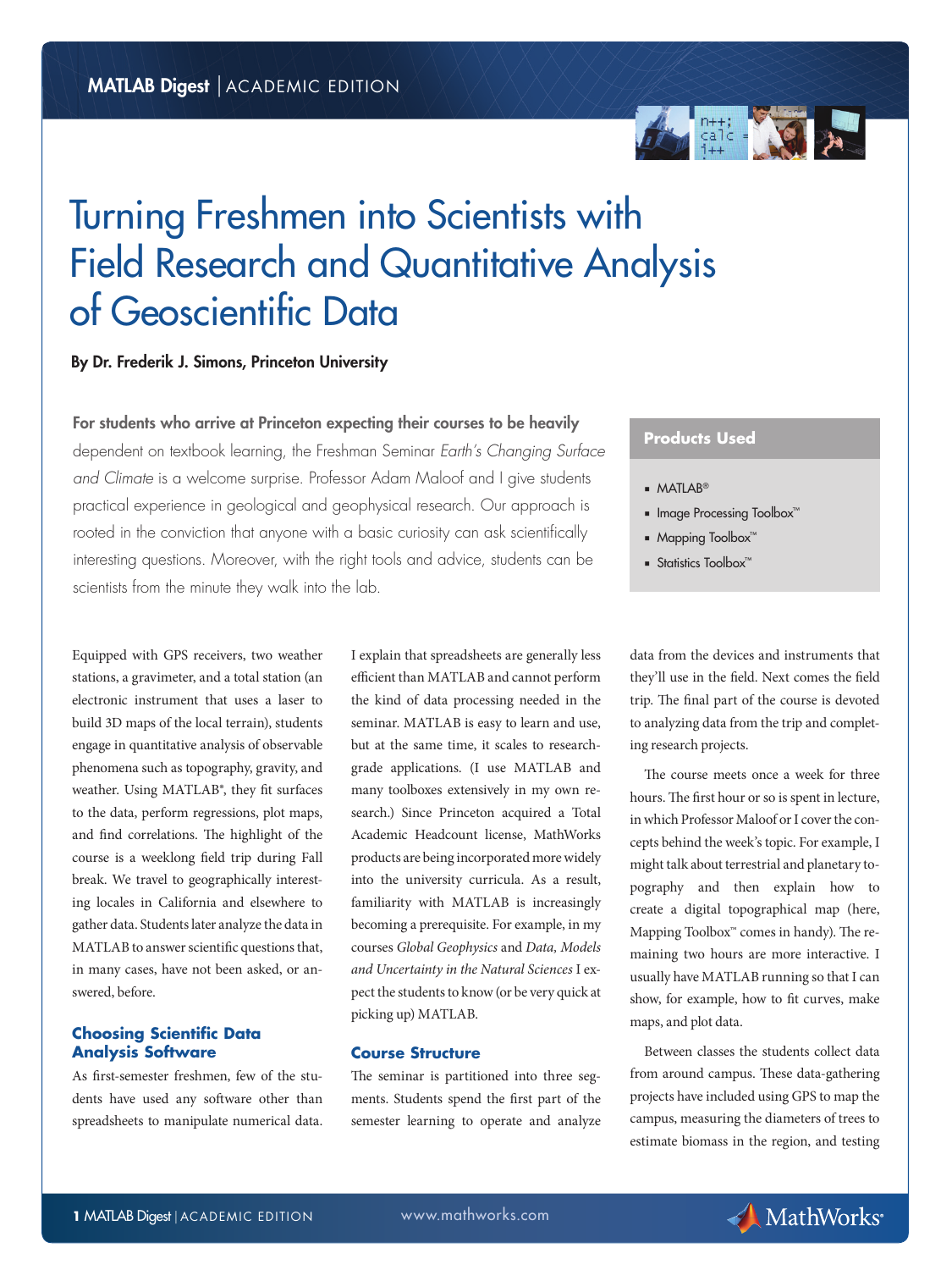the precision and accuracy of a handheld GPS device by comparing readings taken several days in a row at the same landmarks. Over the following week, the students use MATLAB and Statistics Toolbox™ to analyze their data, produce histograms and plots, and answer questions on statistics, uncertainty, and repeatability.

As another example, when we study gravity, the students learn how Earth's gravitational field varies as a function of height and location. Using a gravimeter, they measure the gravitational force at different altitudes in a 20-story building on campus. They see Newton's law of universal gravitation in action when they plot and regress their data in MATLAB and observe the  $1/r^2$  fall-off of gravity as they ascend from floor to floor.

#### **Collecting and Analyzing Field Data**

For most students, the Fall break trip is the most exciting and memorable part of the course. In past years we've travelled to California—Long Valley Caldera, Death Valley, Owens Valley, and Horseshoe Lake—to study historical climate change, wind ripple patterns in dunes, or fault scarps at the site of the 1872 Lone Pine earthquake, one of the largest on record in California.

Students are divided into four-person teams. Each team develops its own research question. As we move from site to site, teams take turns directing the data-gathering effort. For example, for the first day-and-ahalf, the Tree Team will get help from everyone in the class in taking core samples (Figure 1). Later, everyone helps the Fault Team as they use a total station to map the fault line scarp. Students also collect rock samples for thin-section analysis, measure



*Figure 1. The Tree Team taking core samples.*

tree diameters, and continuously record GPS data, which is later used to construct a digital elevation model of the location in MATLAB.

After an intense week of 12-hour days in the field, the students return to Princeton with a vast amount of data to process. In the remaining weeks they analyze their observations, prepare and deliver a class presentation on their findings, and work on their final papers.

Many of these final papers are based on data collected in the field. For one project, for example, the team analyzed more than 80 tree core samples to correlate historical rainfall, humidity, and temperature records going back decades with growth rates indicated by the width of the rings.

After scanning the core to create a highresolution color image, the students measured summer and winter ring widths in individual years. Hand-processed data sequences serve as training sets for automated analysis with Image Processing Toolbox™. After that, they perform correlation, time-series, and regression analysis in

## **About the Author**

Frederik J. Simons joined the Princeton faculty in September 2006. Previously, he was a Lecturer at University College London, a Princeton Council of Science and Technology Beck Fellow, and a Department of Geosciences Hess Post-doctoral Fellow. Simons holds a Ph.D. in Geophysics from M.I.T. and an M.Sc. in Geology from the Katholieke Universiteit Leuven in Belgium.